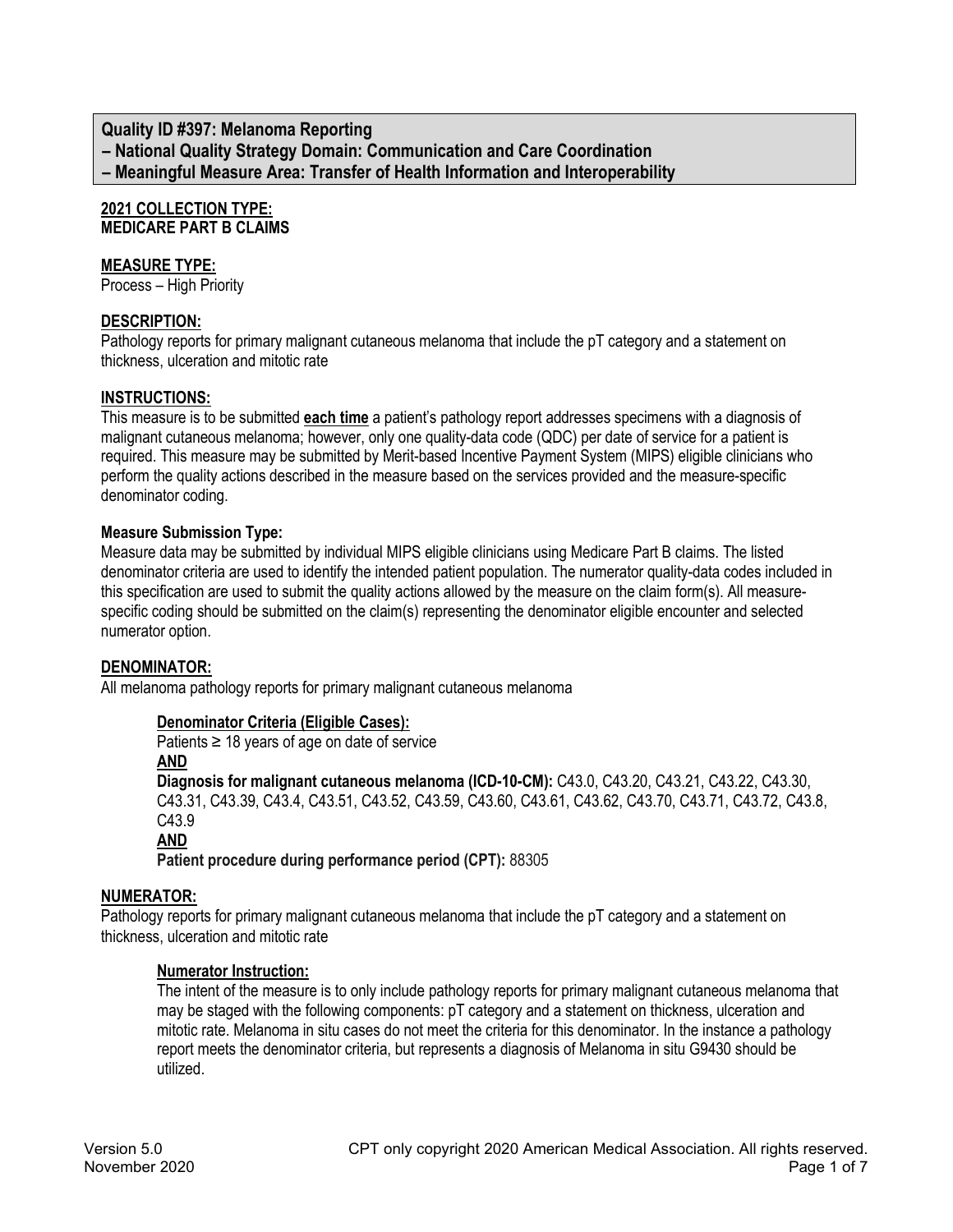**Numerator Quality-Data Coding Options:**

**If Patient is not Eligible for this Measure because the Specimen is not of Cutaneous Origin Denominator Exclusion: G9430:** Specimen site other than anatomic cutaneous location

#### **OR**

**OR**

**Pathology Reports that Include the pT Category and a Statement on Thickness, Ulceration and Mitotic Rate** *Performance Met:* **G9428:** Pathology report includes the pT Category and a

| Periormance Met. 63426.                                 | Patriology report includes the pT Category and a<br>statement on thickness, ulceration and mitotic rate |
|---------------------------------------------------------|---------------------------------------------------------------------------------------------------------|
| <b>Mitotic rate, not Documented for Medical Reasons</b> | Pathology Reports that do not Include the pT Category and a Statement on Thickness, Ulceration and      |

**Denominator Exception: G9429:** Documentation of medical reason(s) for not including  $pT$ Category and a statement on thickness, ulceration and mitotic rate (eg, negative skin biopsies in a patient with a history of melanoma or other documented medical reasons)

# **OR**

**Pathology Reports that do not Include the pT Category and a Statement on Thickness, Ulceration and Mitotic rate, Reason not given Performance Not Met: G9431:** Pathology report does not include the pT Category and a

statement on thickness, ulceration and mitotic rate

# **RATIONALE:**

Research and the publication of new guidelines in 2017 indicate newer tumor characteristics for more precise staging, with implications for treatment outcomes. In 2017, the American Joint Committee on Cancer (AJCC) Melanoma Expert Panel introduced several important changes to the Tumor, Nodes, Metastasis (TNM) classification. The relevant change for this measure in the eighth edition AJCC Cancer Staging Manual include: 1) tumor thickness measurements to be recorded to the nearest 0.1 mm, not 0.01 mm; 2) definitions of T1a and T1b are revised (T1a, <0.8 mm without ulceration; T1b, 0.8-1.0 mm with or without ulceration or <0.8 mm with ulceration), with mitotic rate no longer a T category criterion. (Gershenwald et al.)

The new guidelines state: "As supported by this univariate analysis and previous reports, the mitotic rate is likely an important prognostic determinant when evaluated using its dynamic range across melanomas of all tumor thickness categories. Therefore, the AJCC Melanoma Expert Panel strongly recommends that mitotic rate be assessed and recorded for all primary melanomas, although it is not used for T1 staging in the eighth edition. The mitotic rate will likely be an important parameter for inclusion in the future development of prognostic models applicable to individual patients. Although it is not included in the T1 subcategory criteria, mitotic activity in T1 melanomas also has been associated with an increased risk of SLN metastasis." (<http://onlinelibrary.wiley.com/doi/10.3322/caac.21409/pdf> )

The 2021 measure has been revised to conform with AJCC requirements and College of American Pathologists (CAP) Cancer Protocol recommendations that went into effect May 2020. (Shon et al).

Gershenwald, J. E., Scolyer, R. A., Hess, K. R., Sondak, V. K., Long, G. V., Ross, M. I., Lazar, A. J., Faries, M. B., Kirkwood, J. M., McArthur, G. A., Haydu, L. E., Eggermont, A. M. M., Flaherty, K. T., Balch, C. M., Thompson, J. F. and for members of the American Joint Committee on Cancer Melanoma Expert Panel and the International Melanoma Database and Discovery Platform (2017), Melanoma staging: Evidence-based changes in the American Joint Committee on Cancer eighth edition cancer staging manual. CA: A Cancer Journal for Clinicians, 67: 472–492 [http://onlinelibrary.wiley.com/doi/10.3322/caac.21409/ful](http://onlinelibrary.wiley.com/doi/10.3322/caac.21409/full)l

Shon, W., Frishberg, D.P., Gershenwald, J.E., Gill, P., North, J, Prieto, V.G., Scolyer, R.A., Balzer, B.L., Flotte, T.J., McCalmont, T.H., Smoller, B.R. (2019). Protocol for the Examination of Excision Specimens From Patients With Melanoma of the Skin. College of American Pathologists. [https://documents.cap.org/protocols/cp-skin-melanoma](https://documents.cap.org/protocols/cp-skin-melanoma-excision-19-4100.pdf)[excision-](https://documents.cap.org/protocols/cp-skin-melanoma-excision-19-4100.pdf)19-4100.pdf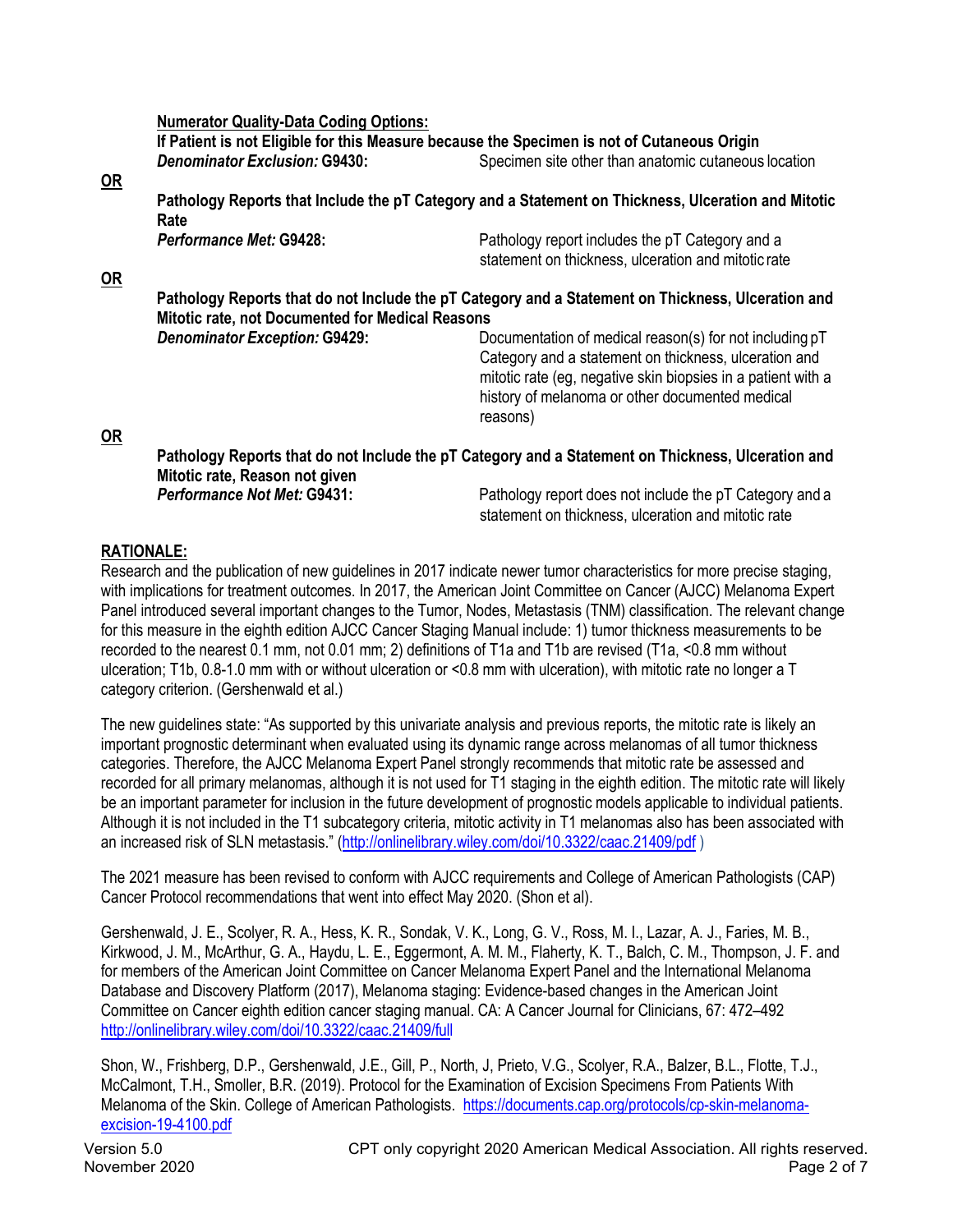# **CLINICAL RECOMMENDATION STATEMENT:**

In patients with localized melanoma (Stage I or II), Breslow tumor thickness and ulceration continue to be the most important characteristics of the primary tumor predicting outcome.

# **COPYRIGHT:**

# **THE MEASURES ARE PROVIDED "AS IS" WITHOUT WARRANTY OF ANY KIND.**

© 2020 College of American Pathologists. All Rights Reserved

Limited proprietary coding is contained in the Measure specifications for convenience. Users of the proprietary code sets should obtain all necessary licenses from the owners of these code sets. The College of American Pathologists disclaims all liability for use or accuracy of any Current Procedural Terminology (CPT®) or other coding contained in the specifications.

**CPT® contained in the Measures specifications is copyright 2004-2020 American Medical Association. ICD-10 is copyright 2020 World Health Organization. All Rights Reserved.**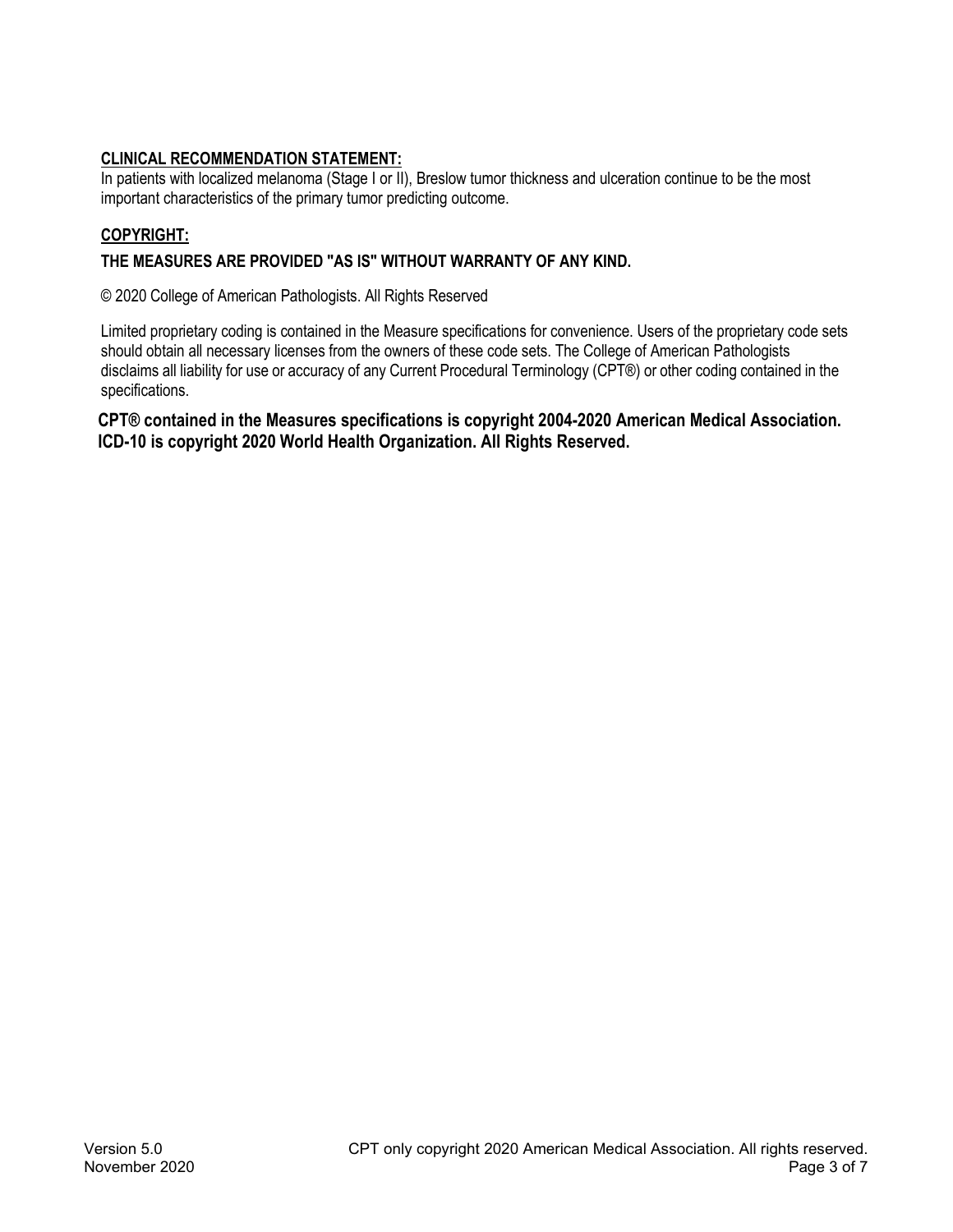#### **2021 Medicare Part B Claims Flow for Quality ID #397: Melanoma Reporting**



*Disclaimer: Refer to the measure specification for specific coding and instructions to submit this measure.*

NOTE: Submission Frequency: Procedure

CPT only copyright 2020 American Medical Association. All rights reserved.<br>The measure diagrams were developed by CMS as a supplemental resource to be used<br>in conjunction with the measure specifications. They should not be

 $\sqrt{5}$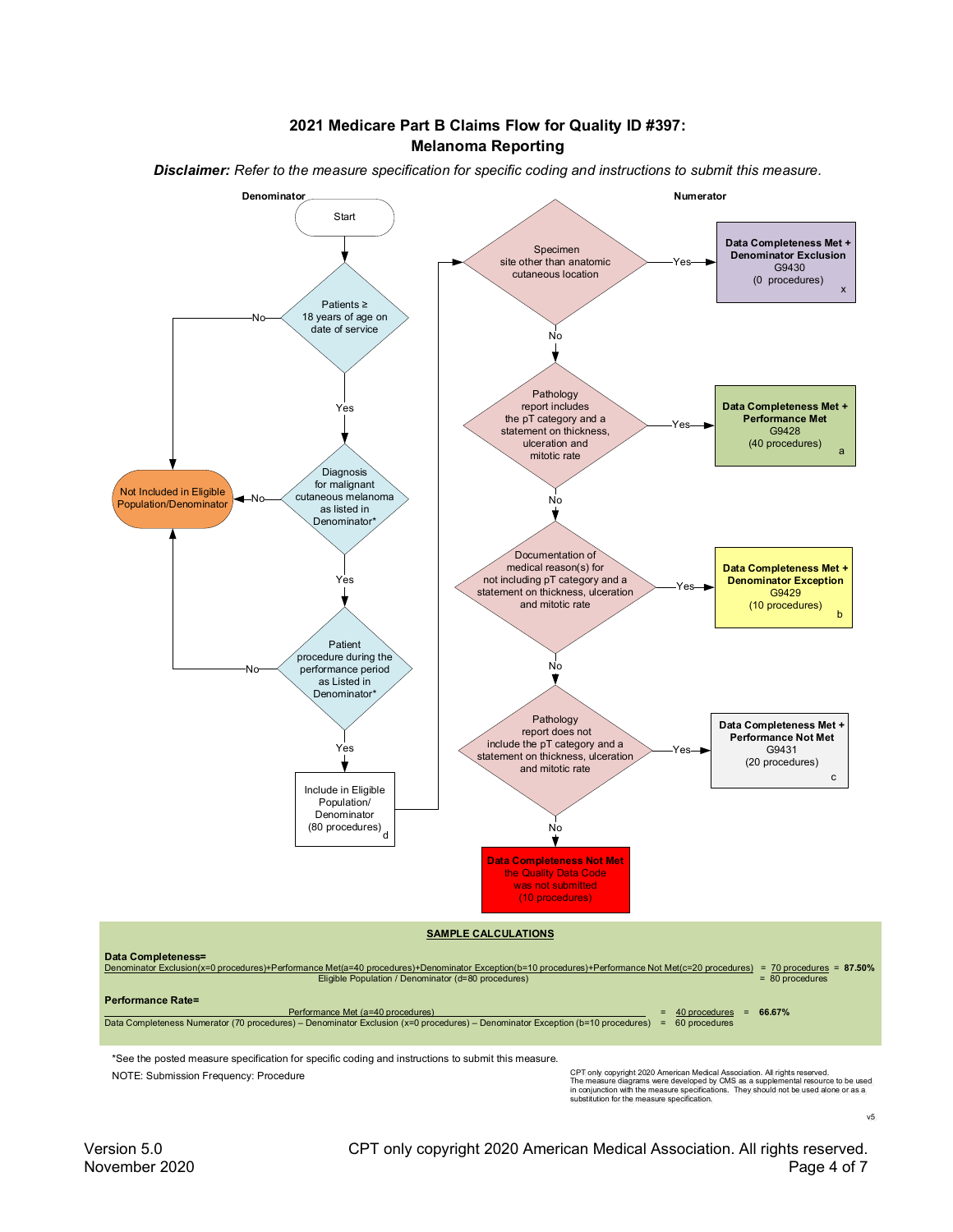# **2021 Medicare Part B Claims Flow Narrative for Quality ID #397: Melanoma Reporting**

*Disclaimer: Refer to the measure specification for specific coding and instructions to submit this measure.*

- 1. Start with Denominator
- 2. Check *Patients greater than or equal to 18 years of age on date of service*:
	- a. If *Patients greater than or equal to 18 years of age on date of service* equals No, do not include in *Eligible Population/Denominator*. Stop processing.
	- b. If *Patients greater than or equal to 18 years of age on date of service equals Yes, proceed to check Diagnosis for malignant cutaneous melanoma as listed in Denominator\**.
- 3. Check *Diagnosis for malignant cutaneous melanoma as listed in Denominator\**:
	- a. If *Diagnosis for malignant cutaneous melanoma as listed in Denominator\** equals No, do not include in *Eligible Population/Denominator*. Stop processing.
	- b. If *Diagnosis for malignant cutaneous melanoma as listed in Denominator\** equals Yes, proceed to check *Patient procedure during the performance period as listed in Denominator\**.
- 4. Check *Patient procedure during the performance period as listed in Denominator\**:
	- a. If *Patient procedure during the performance period as listed in Denominator\** equals No, do not include in *Eligible Population/Denominator*. Stop processing.
	- b. If *Patient procedure during the performance period as listed in Denominator\** equals Yes, include in *Eligible Population/Denominator*.
- 5. Denominator Population:
	- Denominator Population is all Eligible Procedures in the Denominator. Denominator is represented as Denominator in the Sample Calculation listed at the end of this document. Letter d equals 80 procedures in the Sample Calculation.
- 6. Start Numerator
- 7. Check *Specimen site other than anatomic cutaneous location*:
	- a. If *Specimen site other than anatomic cutaneous location* equals Yes, include in the *Data Completeness Met and Denominator Exclusion*.
		- *Data Completeness Met and Patient Denominator Exclusion* letter is represented in the Data Completeness and Performance Rate in the Sample Calculation listed at the end of this document. Letter x equals 0 procedures in the Sample Calculation.
	- b. If *Specimen site other than anatomic cutaneous location* equals No, proceed to check *Pathology report includes the pT category and a statement on thickness, ulceration and mitotic rate*.
- 8. Check *Pathology report includes the pT category and a statement on thickness, ulceration and mitotic rate*:
	- a. If *Pathology report includes the pT category and a statement on thickness, ulceration and mitotic rate* equals Yes, include in *Data Completeness Met and Performance Met*.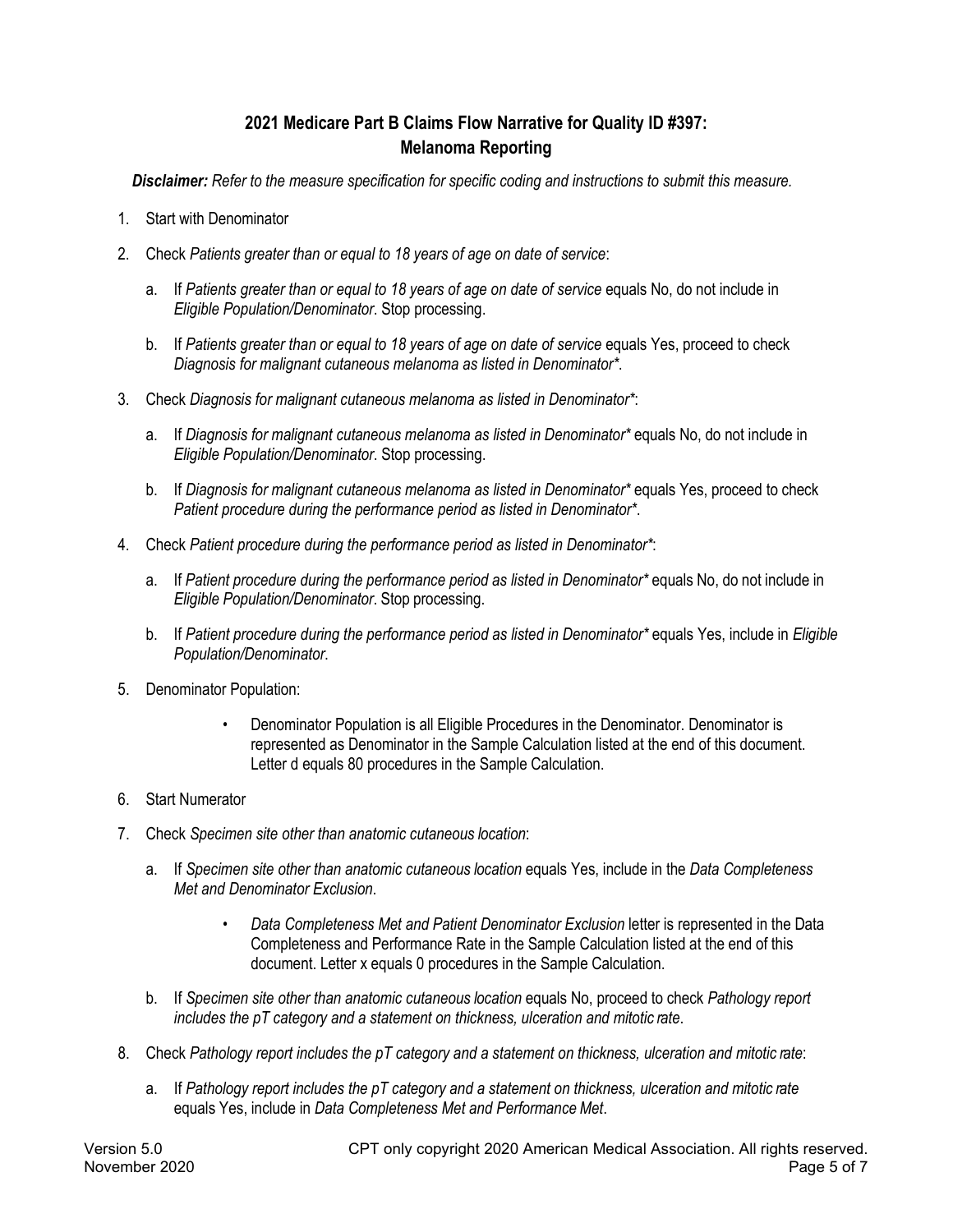- *Data Completeness Met and Performance Met* letter is represented in the Data Completeness and Performance Rate in the Sample Calculation listed at the end of this document. Letter a equals 40 procedures in Sample Calculation.
- b. If *Pathology report includes the pT category and a statement on thickness, ulceration and mitotic rate* equals No, proceed to check *Documentation of medical reason(s) for not including pT category and a statement on thickness, ulceration and mitotic rate*.
- 9. Check *Documentation of medical reason(s) for not including pT category and a statement on thickness, ulceration and mitotic rate*:
	- a. If *Documentation of medical reason(s) for not including pT category and a statement on thickness, ulceration and mitotic rate* equals Yes, include in the *Data Completeness Met and Denominator Exception*.
		- *Data Completeness Met and Denominator Exception* letter is represented in the Data Completeness and Performance Rate in the Sample Calculation listed at the end of this document. Letter b equals 10 procedures in the Sample Calculation.
	- b. If *Documentation of medical reason(s) for not including pT category and a statement on thickness, ulceration and mitotic rate* equals No, proceed to check *Pathology report does not include the pT category and a statement on thickness, ulceration and mitotic rate*.
- 10. *Pathology report does not include the pT category and a statement on thickness, ulceration and mitotic rate*:
	- a. If *Pathology report does not include the pT category and a statement on thickness, ulceration and mitotic rate* equals Yes, include in *Data Completeness Met and Performance NotMet*.
		- *Data Completeness Met and Performance Not Met* letter is represented in the Data Completeness in the Sample Calculation listed at the end of this document. Letter c equals 20 procedures in the Sample Calculation.
	- b. If *Pathology report does not include the pT category and a statement on thickness, ulceration and mitotic rate* equals No, proceed to check *Data Completeness Not Met*.
- 11. Check *Data Completeness Not Met*:
	- a. If *Data Completeness Not Met*, the Quality Data Code or equivalent was not submitted. 10 procedures have been subtracted from the Data Completeness Numerator in the Sample Calculation.

# **Sample Calculations**

Data Completeness equals Denominator Exclusion (x equals 0 procedures) plus Performance Met (a equals 40 procedures) plus Denominator Exception (b equals 10 procedures) plus Performance Not Met (c equals 20 procedures) divided by Eligible Population / Denominator (d equals 80 procedures). All equals 70 procedures divided by 80 procedures. All equals 87.50 percent.

Performance Rate equals Performance Met (a equals 40 procedures) divided by Data Completeness Numerator (70 procedures) minus Denominator Exclusion (x equals 0 procedures) minus Denominator Exception (b equals 10 procedures). All equals 40 procedures divided by 60 procedures. All equals 66.67 percent.

\*See the posted measure specification for specific coding and instructions to submit this measure.

#### NOTE: Submission Frequency: Procedure

The measure diagrams were developed by CMS as a supplemental resource to be used in conjunction with the measure specifications. They should